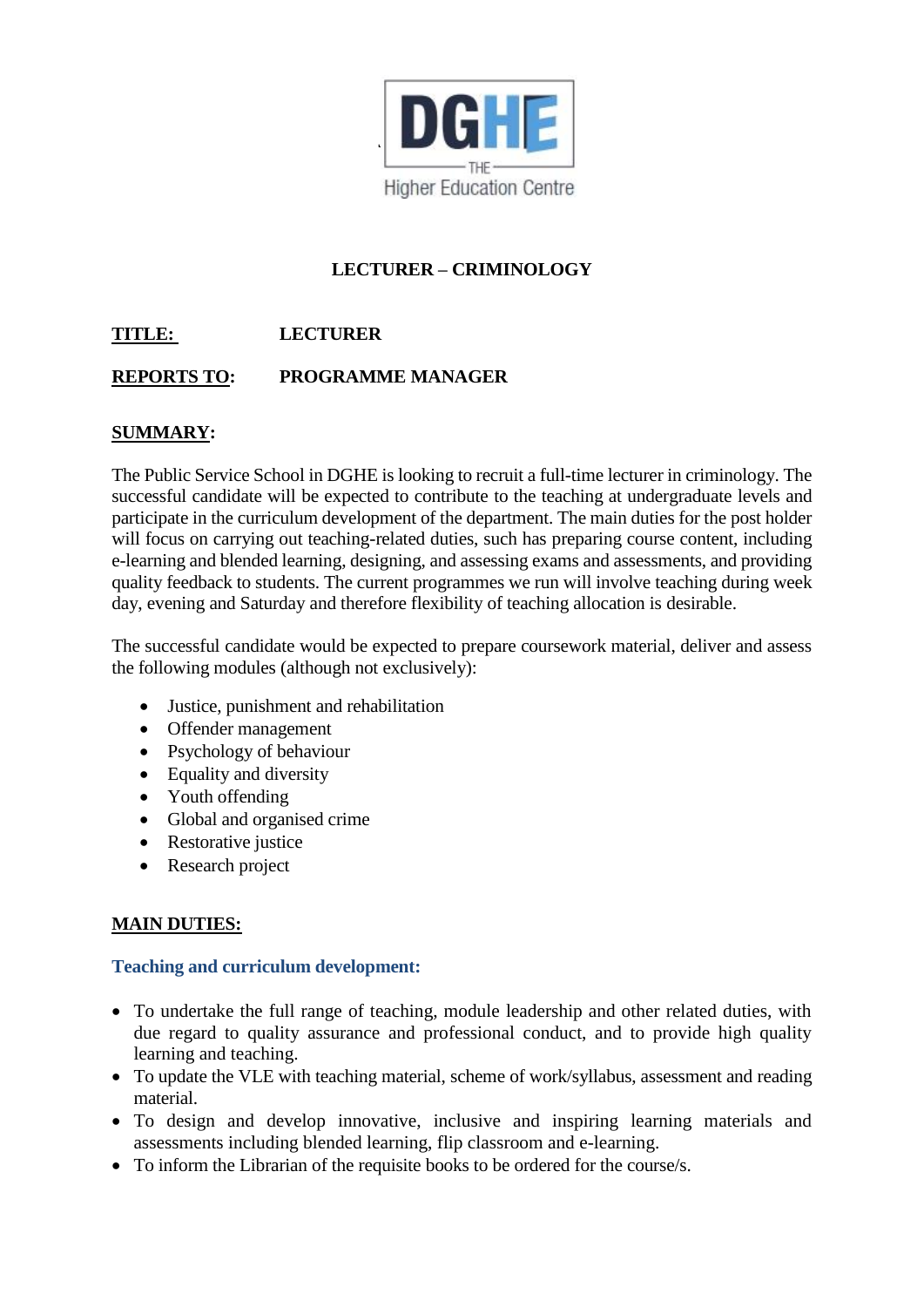- To contribute to the formative and summative assessment process for students including the setting, marking and internal verification/moderation of work, individually and collectively as part of a team in accordance with established procedures, and within the required deadlines.
- To engage in personal tutorials and with the drop-in sessions to provide further support to students.
- To undertake regular curriculum and program reviews in your specialism and revise and develop as necessary in consultation with the Programme Manager.
- To participate in relevant committees and boards, and team meetings.
- To carry out academic administrative work relevant to the department, such has completion of module reports, or contribution to departmental reports, invigilation of exams, completion and submission of attendance registers, in a timely and complete manner.
- To actively engage in research and scholarship that underpins the specialist area, and which contributes to departmental objectives ensuring up to date quality and leading-edge teaching.
- To arrange and supervise field trips, as appropriate.

#### **Scholarship and/or professional development:**

- To develop and maintain a record of research and scholarly achievement.
- To take advantage of opportunities for professional development.

#### **Service duties:**

- attend and participate in training sessions and inductions.
- attend and participate in departmental meetings.
- attend and participate in faculty meetings and, as requested, College -wide committees.
- adhere to and promote the College's Health and Safety policies and procedures.
- To provide advice and help to students according to the academic guidelines.
- assist the programme manager in administrative tasks, which may include peer observations, at-risk meetings, drop-in sessions, marking of coursework, monitoring of virtual learning environment.
- take on board (if required) the role of module leader, for taught modules, and managing the teaching team.

*NOTE: The above responsibilities are subject to change at the discretion of the College and shall include other reasonable responsibilities as the College may with from time-to-time assign.*